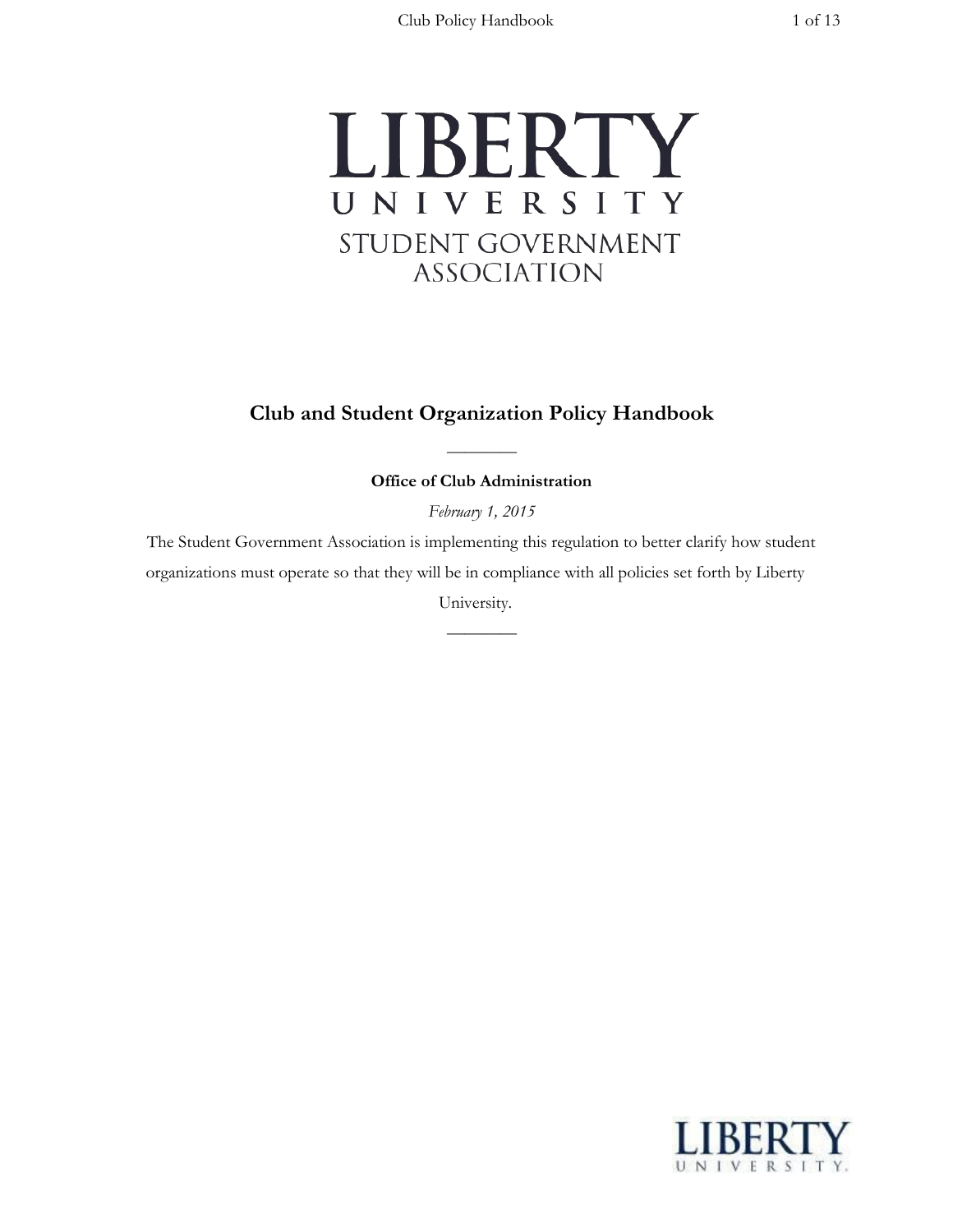# **Table of Contents**

Club [Application](#page-3-0) process

[Application](#page-3-1) Forms

Example [Constitution](#page-3-2)

[Approval](#page-3-3) Process

Club [Denial](#page-3-4)

Denial by the Student [Government](#page-3-5) Association

Club Denial by the University [Administration](#page-4-0)

Funded and [Unfunded](#page-5-0) Clubs

I'm [accepted,](#page-5-1) now what?

Club [Communication](#page-5-2) Information

Line of [Communication](#page-5-3)

Updating Clubs [Information](#page-6-0)

Scheduling and Event [Information](#page-6-1)

Process for [Requesting](#page-6-2) Space for Small Functions

Process for [Requesting](#page-8-0) Tables

Process for [Requesting](#page-8-1) Space for a Large Event

**[Advertising](#page-10-0) Policy** 

Guest [Speakers](#page-10-1)

[Ticket](#page-10-2) Sales

Financial [Information](#page-7-0)

Nature of Funding Through Student [Government](#page-10-3) Association

How To [Request](#page-11-0) Funding

[Funding](#page-11-1) FAQs

1. How far in advance do I need to make my funding [request?](#page-11-2)

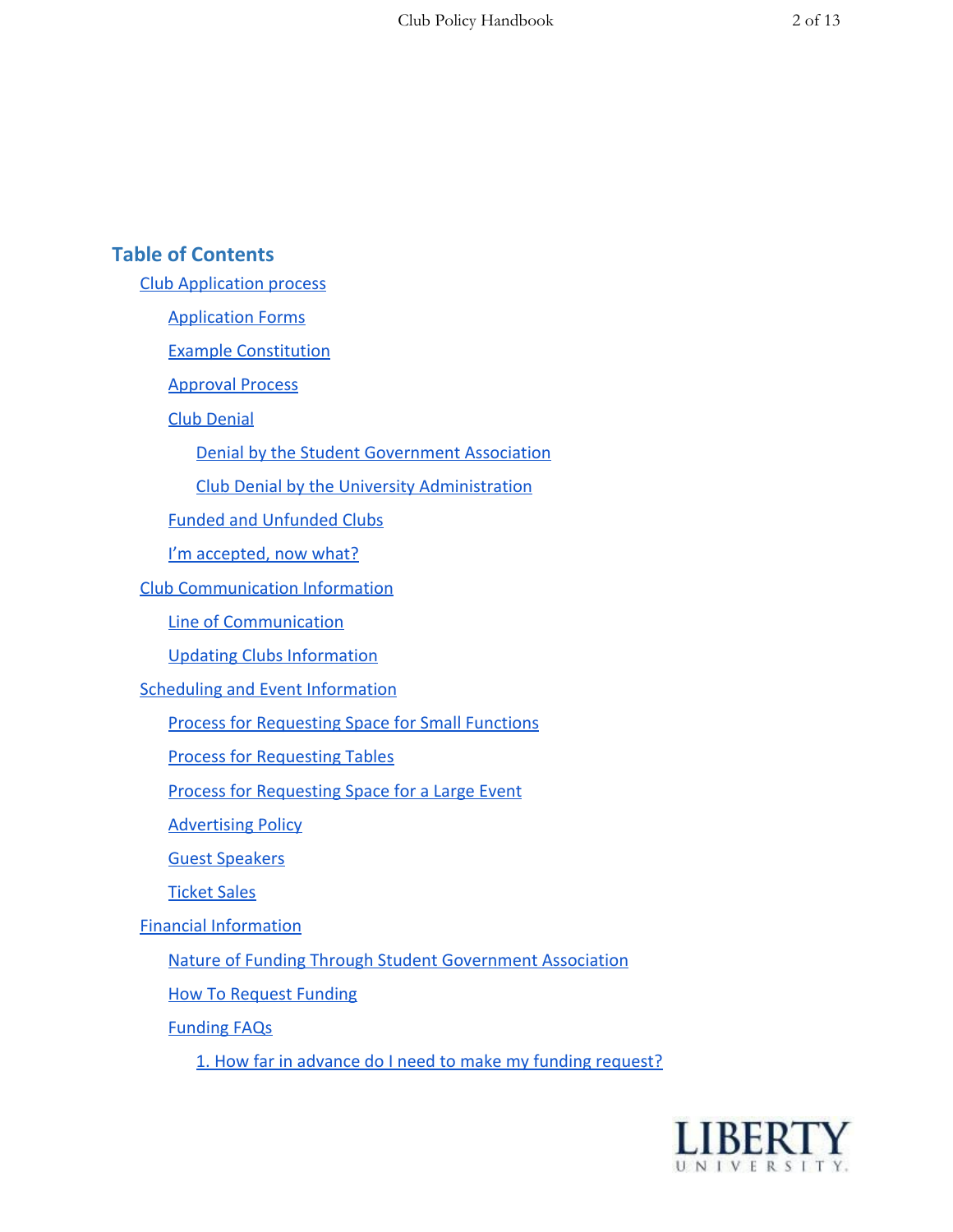2. I used my personal funds for the club. Can I be [reimbursed](#page-11-3) for all or part of my [expenses?](#page-11-3)

3. I have questions for the [Treasurer.](#page-11-4) What is the best way and when is the best time to [contact](#page-11-4) him or her?

4. I was [categorized](#page-11-5) as a Category II club. What happens if I charge dues, fundraise for my club, or accept donations from organizations other than Student Government [Association?](#page-11-5)

5. I have a problem with Student [Government](#page-12-0) Association and/or the Treasurer. Can I go directly to [Administration?](#page-12-0)

6. We [accidentally](#page-12-1) overspent on an event. Can we be reimbursed for the remainder?

7. Our event was a [delightful](#page-12-2) success! What do we do now?

8. Can Student [Government](#page-12-3) Association deny our funding for any reason at all?

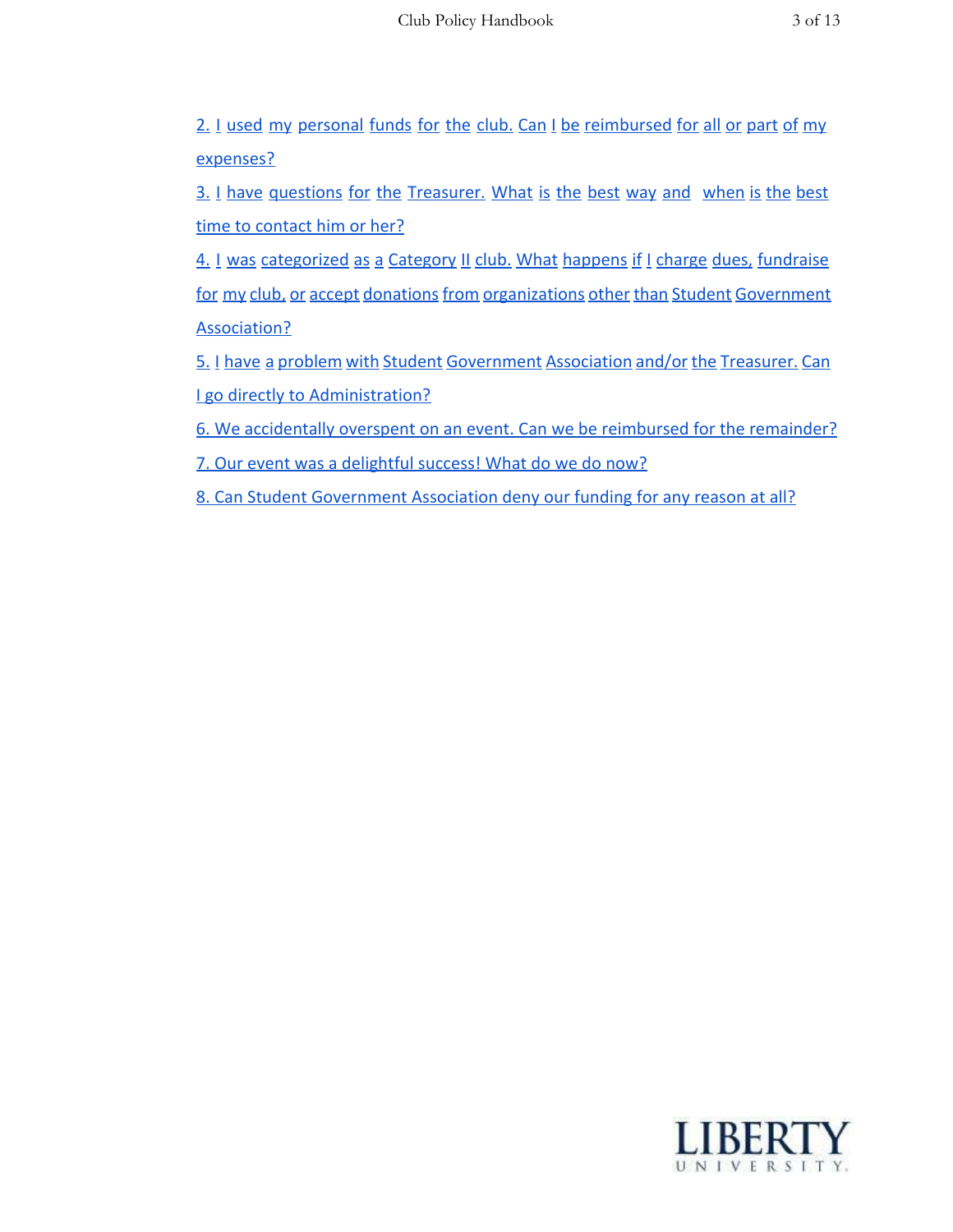## CLUB APPLICATION PROCESS

#### <span id="page-3-1"></span><span id="page-3-0"></span>**Application Forms**

Club Application forms can be found in Appendix A of this handbook. The most updated form can be found on the Liberty University Student Government Association website. Please note, that if you do not submit the correct form with your application, your application may take longer to process.

#### <span id="page-3-2"></span>**Example Constitution**

The Student Government Association has prepared a sample constitution that we recommend clubs use as the inspiration for their constitutions. It includes all of the required club officers. Please see Appendix B for the example constitution.

#### <span id="page-3-3"></span>**Approval Process**

After submitting your club application to the Student Government Association, the Club Application Review Committee will, within two academic weeks, review the application to ensure all requirements are met. The Committee will contact you if discrepancies arise, or if you are denied. After review and approval by the Committee, the application will be presented to the Student Body President for his signature. After endorsing the application, the Student Body President will present the application to Liberty University's Vice President of Student Affairs. The Vice President of Student Affairs will review the application and may either approve or deny the application. After being approved by the Office of Student Affairs, the application will be presented to the President of Liberty University for his endorsement. Once the President of the University endorses a club application, the club leaders will be notified. At this point, the club may begin requesting University resources for club activities.

### <span id="page-3-4"></span>**Club Denial**

#### <span id="page-3-5"></span>*Denial by the Student Government Association*

The Student Government Association for the following reasons may deny a club:

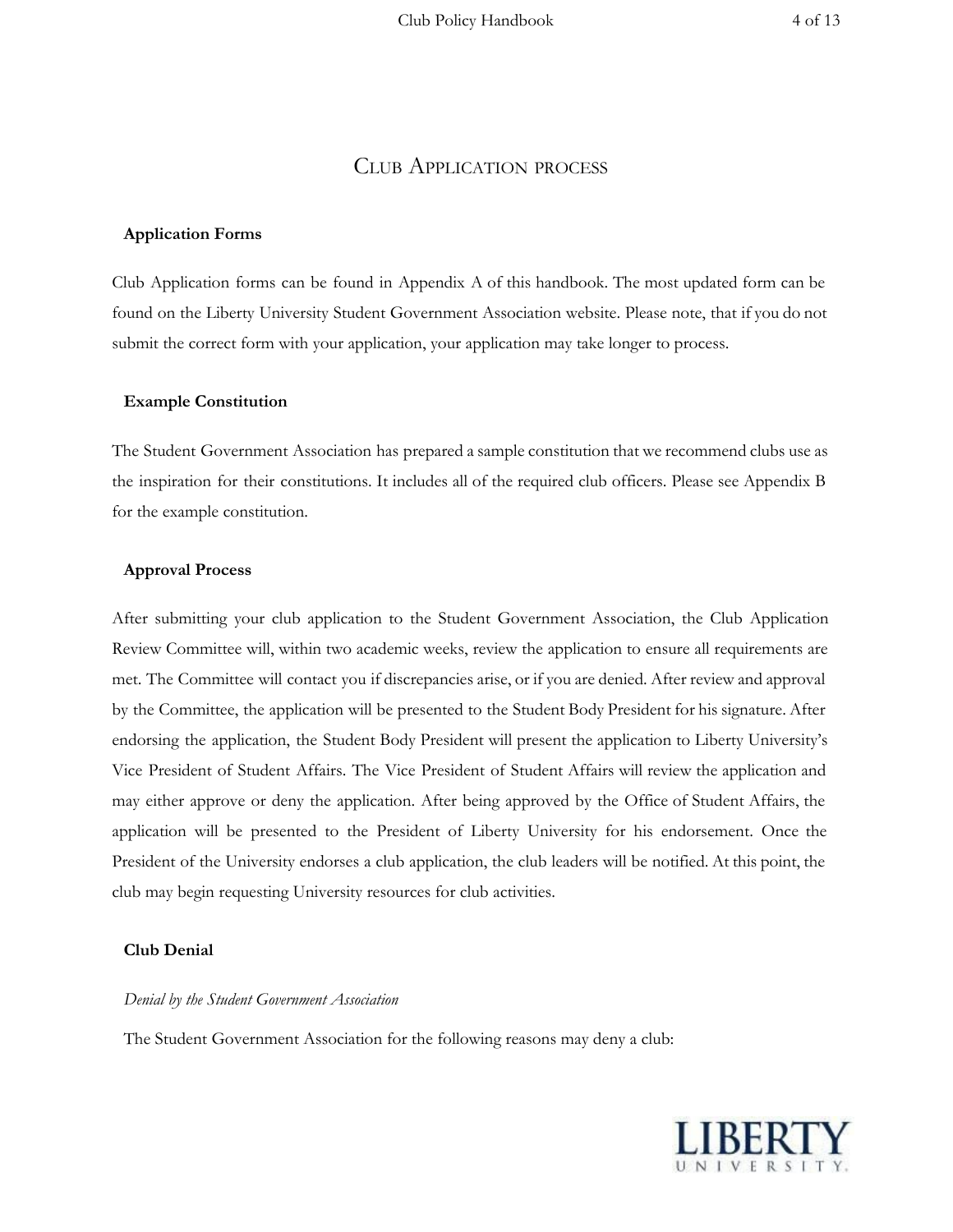- 1. If the purpose of the club is deemed to undermine The Liberty Way or other university policies.
	- a. Clubs who feel their application was denied unjustly may appeal to the Student Court of the Liberty University Student Government Association.
	- b. They must also inform the Student Government Association Office of the General Counsel and Clubs Administrator that they are appealing.
	- c. Appeals must be filed within five academic days of notification of denial.
- 2. If the application or constitution fail to meet the appropriate standards.
	- a. In this case, the application review committee will appoint a committee member to assist the club in preparing the requisite documents according to the guidelines provided.
- 3. If the club is deemed unnecessary in that it seeks to serve such an extraordinarily narrow group of students.
	- a. Clubs who feel their application was denied unjustly may appeal to the Student Court.
	- b. They must also inform the Student Government Association General Counsel and Clubs Administrator that they are appealing.
	- c. Appeals must be filed within five academic days of notification of denial.
- 4. If the club is deemed to merely be a duplicate of a club already in existence under a different name.
	- a. Clubs who feel their application was denied unjustly may appeal to the Student Court.
	- b. They must also inform the General Counsel and Clubs Administrator that they are appealing.
	- c. Appeals must be filed within five academic days of notification of denial.

If the Student Government Association denies a club, the club will be notified within five academic days of the denial. The club leaders and faculty advisor may appeal the decision of the committee if an appeal option is given under their reason for denial.

Please note, that if a club is denied because it is deemed to be in direct opposition to the mission of Liberty University and the Liberty Way, and if an appeal is not granted, the club will be considered "banned" and future applications for the same club will not be entertained.

## <span id="page-4-0"></span>*Club Denial by the University Administration*

A club may be denied by Liberty University's Vice President for Student Affairs or President for any reason, and without the option for appeal. The club may contact the Student Body President to inquire about the reason for denial, and the club may reapply after addressing the concerns of the University Administration.

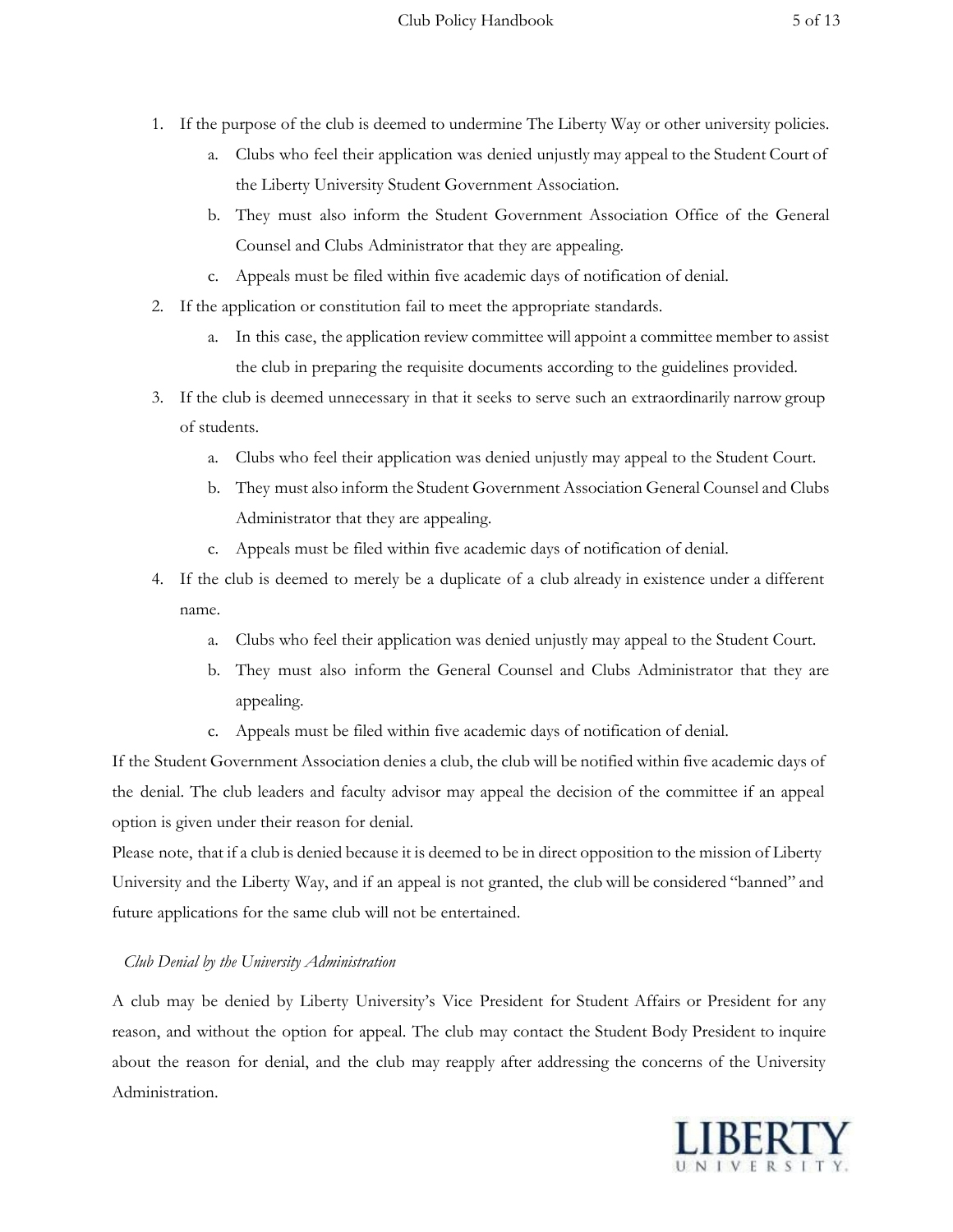### <span id="page-5-0"></span>**Funded and Unfunded Clubs**

A club may be accepted as either a Funded or an Unfunded Club (previously called "Official" and "Unofficial" clubs). Funded clubs are entirely sanctioned by the University and are given financial donations by Student Government Association. They are privileged to use the University's name, logo, space reservations, and donations. Unfunded clubs are politically partisan in nature, which prohibits the University from officially sanctioning any position or candidate they support. Thus, the University does not allow Student Government Association donations to these clubs, nor may Unfunded Clubs use the University's name or logo in their titles. Otherwise, Funded and Unfunded clubs share the same rights and privileges, as well as the same duties to the University and Student Government Association.

#### <span id="page-5-1"></span>**I'm accepted, now what?**

In your acceptance notification, the Clubs Administrator will include electronic copies of all application materials. Clubs must keep copies of this information on file.

<span id="page-5-2"></span>In the acceptance notification, the club will learn what University resources are available (including funding, if applicable), and how to begin using these resources.

## CLUB COMMUNICATION INFORMATION

#### <span id="page-5-3"></span>**Line of Communication**

Student Government Association acts as a liaison between clubs and University Administration. As such, all communication between clubs and Administration must be conducted via Student Government Association. In general, communication will progress as follows: the club will designate one and only one individual (usually the club president or secretary) to communicate with the Clubs Administrator. The Clubs Administrator will present requests and complaints to University Administration. Problems which the Clubs Administrator cannot solve will be presented to the Student Body President. If necessary, the Student Body President will bring these issues to the Vice President of Student Affairs or President Falwell. Under no circumstances is a club to approach Administration--including, but not limited to, President Falwell, Accounting, or University Scheduling--without express permission from the Student Body President. Failure to operate under these guidelines will result in the immediate suspension of the club.

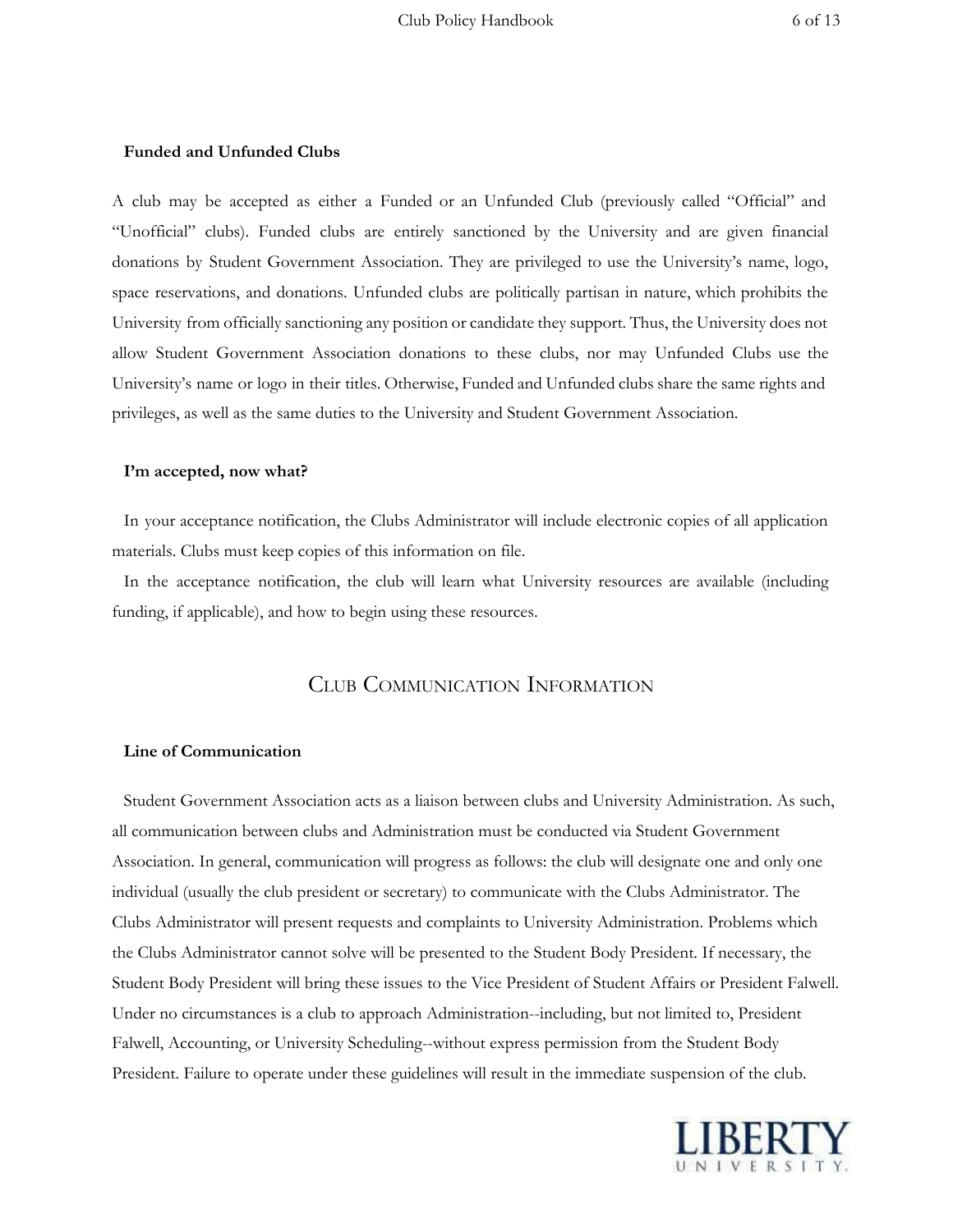All club representatives must use their Liberty University email addresses to contact Student Government Association officers. Communication received from non-Liberty email addresses will not be acknowledged.

## <span id="page-6-0"></span>**Updating Clubs Information**

At the start of every semester, the Clubs Administrator will send a form to each of the clubs requesting updated clubs information. The club must provide the names, email addresses, phone numbers, and titles of the Student Leader (i.e. President), the Faculty Advisor, and any applicable officers for the new semester. The club will have until the end of the Add-Drop week to complete and return the form. Twice a semester, Clubs staff will check in with the club to ensure smooth operation within the club and that all needs of the club are being met.

## SCHEDULING AND EVENT INFORMATION

#### <span id="page-6-2"></span><span id="page-6-1"></span>**Process for Requesting Space for Small Functions**

Space for small functions, such as regular meetings, movie showings, or small parties must be requested at least two weeks in prior to advertising for the function. This allows suitable time for communication between the Clubs Administrator and the University Events Office, often referred to as "Calendar". Requests which are placed less than two academic weeks in advance will not be processed. The process for requesting a space for a small function is as follows:

- To schedule University facilities a scheduling form must be submitted to the Student Government Association Clubs Administrator. The scheduling form must be filled out *completely* and with all event information. The more detail provided, the better service the University Events Office can provide. This will also help speed up the scheduling process.
- All Technical Production, Building Services, and Parking requests must be submitted on the event request or proposal form. These items will be considered for availability when the event is scheduled. If the request is not submitted with event or proposal form, the University Events Office cannot ensure that the service will be provided.
- The Liberty University Office of Risk Management requires that any external group or outside entity providing support to the event is to provide a Certificate of Insurance (COI). This includes, but is not limited to: musical guests, caterers, and/or vendors. All external groups or outside entities must be approved by the University Events Office.

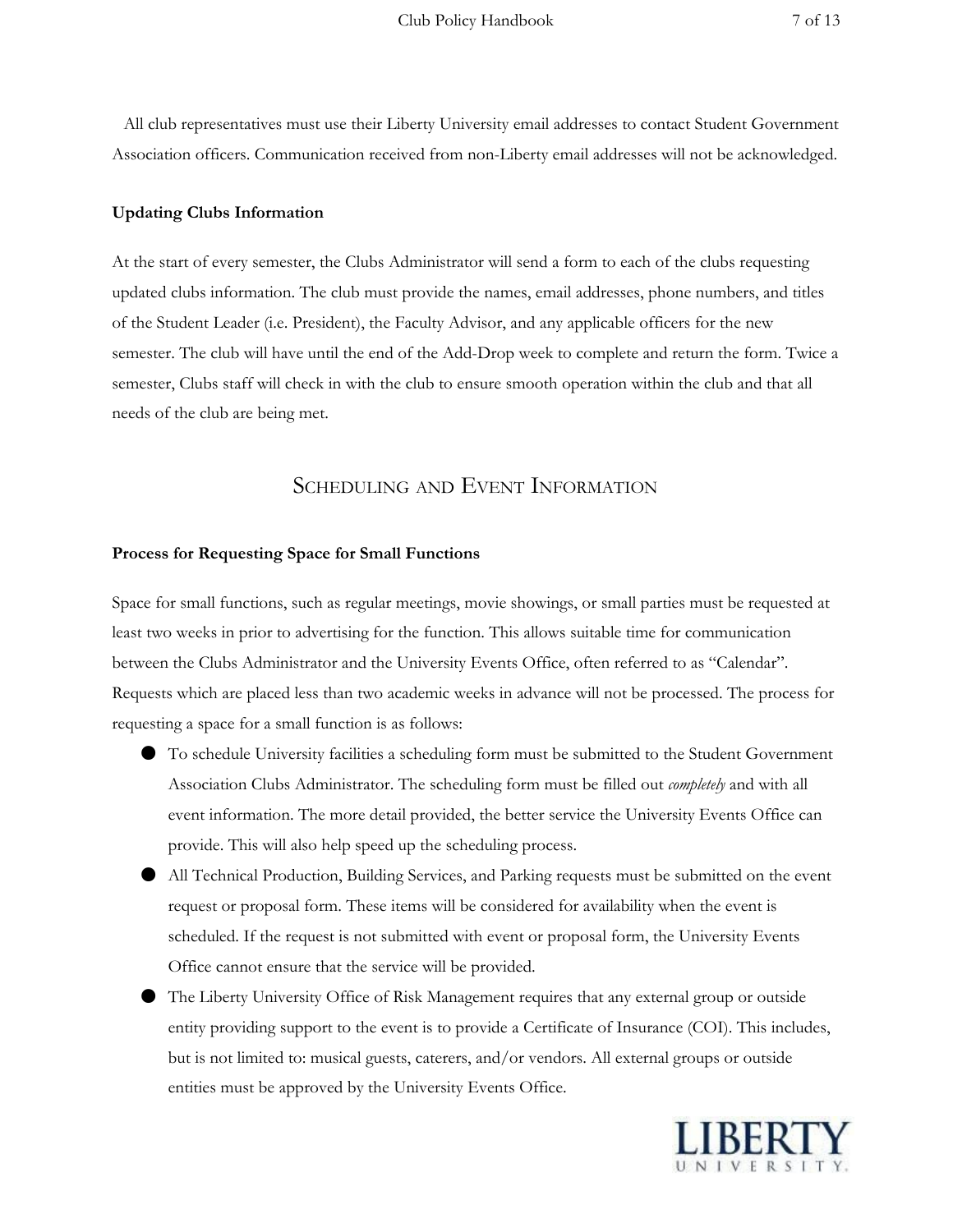- Please submit an Room Request Form at least 10 academic days in advance and submit an Event Proposal Form at least 6 academic weeks in advance. Otherwise, the University Events Office reserves the right to deny the request.
- A room is reserved once you receive an event confirmation email and receipt from the University Events Office.
- In order for LUPD to unlock classrooms and facilities on campus, a confirmation receipt must be presented.
- All room requests are reserved in the order in which they are received. Rooms are scheduled on a semester-to-semester basis.
- All facilities must be left in the manner and condition they were found. This includes: tables, chairs, desks, sound equipment, audio/visual equipment, athletic equipment, and other miscellaneous items in the facility. *(Note: When you reserve a room, you are responsible for materials in the room and any damage will be assessed to the club.)*
- When a Liberty University Department sponsors an event, they assume the liability for all aspects of the event.
- After the event, all trash must be cleaned and cleared out.
- Misuse of or illegal conduct on University property may result in the lost of scheduling privileges and referral to Student Conduct.
- Any club found to be using a space without the official approval from the University Events Office will be told to vacate the space and will be put on probation for the rest of the semester. If a club violates this policy a second time, it will result in a loss of scheduling privileges for the semester.
- In the case of an event cancellation, the club is to inform the Student Government Association Clubs Administrator in advance.
- Facility problems during an event should be directed to the LUPD non-emergency number: (434) 592-7641. If there is an emergency during an event, please call the LUPD emergency number: (434) 592-3911.

<span id="page-7-0"></span>**Liberty University reserves the right to place reasonable time, place, and manner restrictions on any activity conducted on the Liberty Campus.**

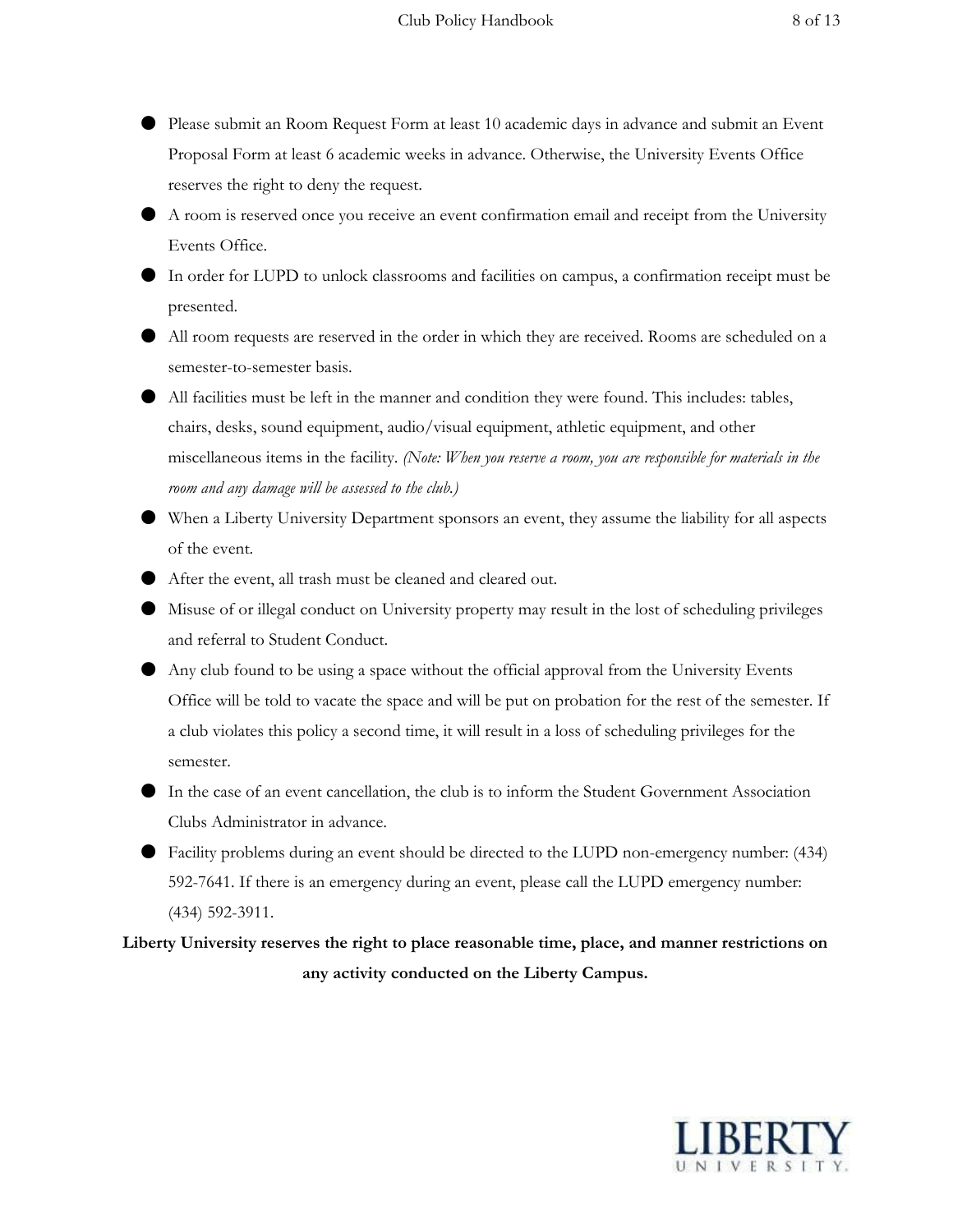## <span id="page-8-0"></span>**Process for Requesting Tables**

Both Official and Unofficial clubs may request a table to be set up on campus in one of the following locations: the Main Hallway of DeMoss, outside Vines Auditorium (except during the Convocation hour), on the Front Steps of DeMoss, within the doors of Reiber-Thomas Dining Hall, and inside LaHaye Student Union. Other locations may be available upon request. In order to place requests with Maintenance and reserve the space in a timely manner, requests for tables must be made (using the same form as for requesting a room) one academic week in advance. Requests which are placed less than a week before will not be processed.

#### <span id="page-8-1"></span>**Process for Requesting Space for a Large Event**

Liberty is thrilled to allow clubs the opportunity to host large events such as concerts, hosting speakers, campus-wide parties, and tailgates. Due to the nature of large events, an immense amount of planning in advance is required, both on the part of the club and within the University itself. As a result, Calendar prefers to have space for these events requested and event proposals submitted within the first week of the semester. The absolute deadline for a major event request is six weeks prior to the event. The event proposal is a rather complex document with many facets. Appendix B--Event Forms contains an example of an event proposal, and an event proposal outline--which should be submitted electronically--will be sent out by the Clubs Administrator at the beginning of each semester.

- To schedule University facilities a scheduling form must be submitted to the Student Government Association Clubs Administrator. The scheduling form must be filled out *completely* and with all event information. The more detail provided, the better service the University Events Office can provide. This will also help speed up the scheduling process.
- All Technical Production, Building Services, and Parking requests must be submitted on the event request or proposal form. These items will be considered for availability when the event is scheduled. If the request is not submitted with event or proposal form, the University Events Office cannot ensure that the service will be provided.
- The Liberty University Office of Risk Management requires that any external group or outside entity providing support to the event is to provide a Certificate of Insurance (COI). This includes, but is not limited to: musical guests, caterers, and/or vendors. All external groups or outside entities must be approved by the University Events Office.

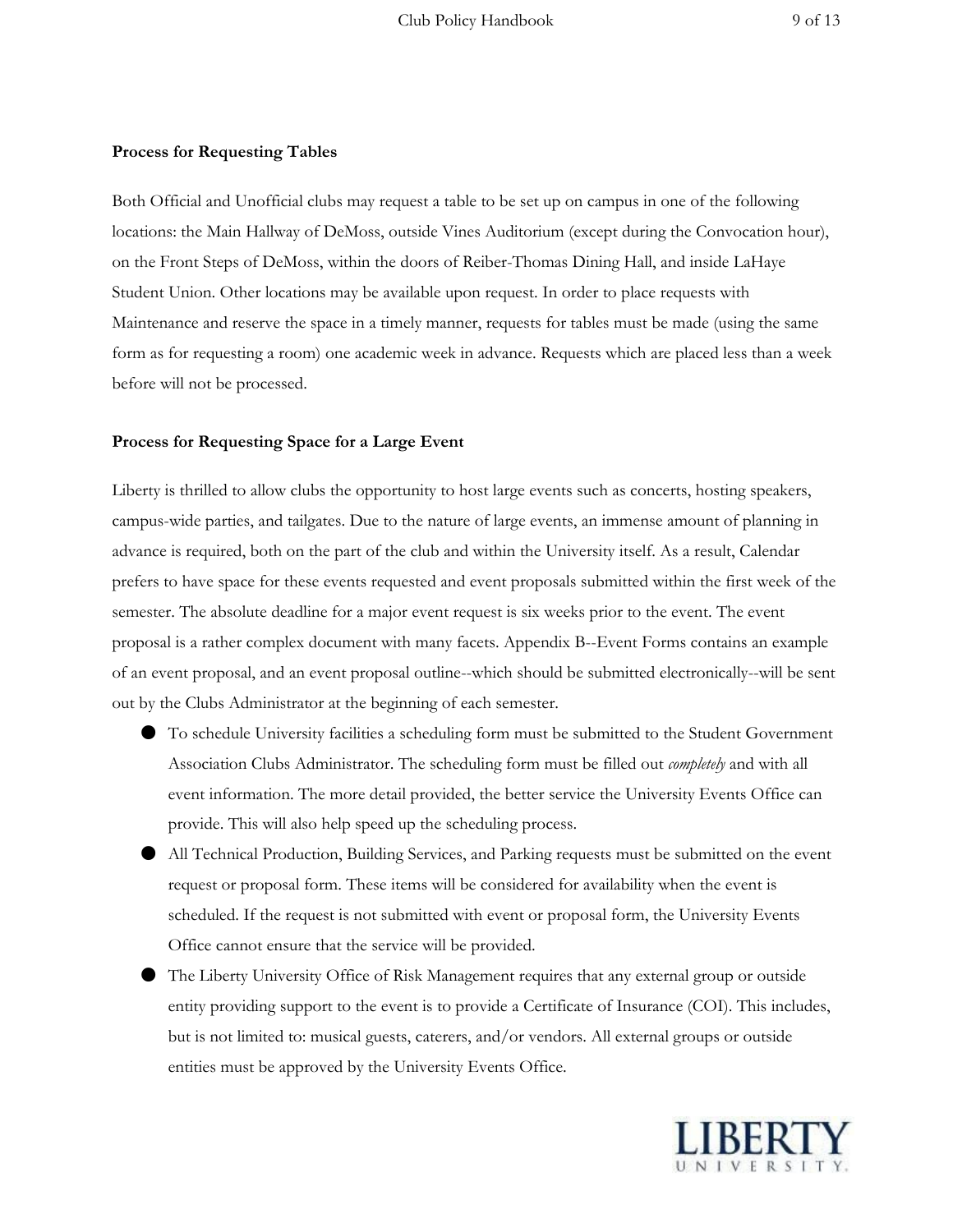- Please submit an Event Request Form at least 10 academic days in advance and submit an Event Proposal Form at least 6 academic weeks in advance. Otherwise, the University Events Office reserves the right to deny the request.
- A room is reserved once you receive an event confirmation email and receipt from the University Events Office.
- In order for LUPD to unlock classrooms and facilities on campus, a confirmation receipt must be presented.
- All room requests are reserved in the order in which they are received. Rooms are scheduled on a semester-to-semester basis.
- All facilities must be left in the manner and condition they were found. This includes: tables, chairs, desks, sound equipment, audio/visual equipment, athletic equipment, and other miscellaneous items in the facility. *(Note: When you reserve a room, you are responsible for materials in the room and any damage will be assessed to the club.)*
- When a Liberty University Department sponsors an event, they assume the liability for all aspects of the event.
- After the event, all trash must be cleaned and cleared out.
- Misuse of or illegal conduct on University property may result in the lost of scheduling privileges and referral to Student Conduct.
- Any club found to be using a space without the official approval from the University Events Office will be told to vacate the space and will be put on probation for the reset of the semester. If a club violates this policy a second time, it will result in a loss of scheduling privileges for the semester.
- In the case of an event cancellation, the club is to inform the Student Government Association Clubs Administrator in advance.
- Facility problems during an event should be directed to the LUPD non-emergency number: (434) 592-7641. If there is an emergency during an event, please call the LUPD emergency number: (434) 595-3911.

**Liberty University reserves the right to place reasonable time, place, and manner restrictions on any activity conducted on the Liberty Campus.**

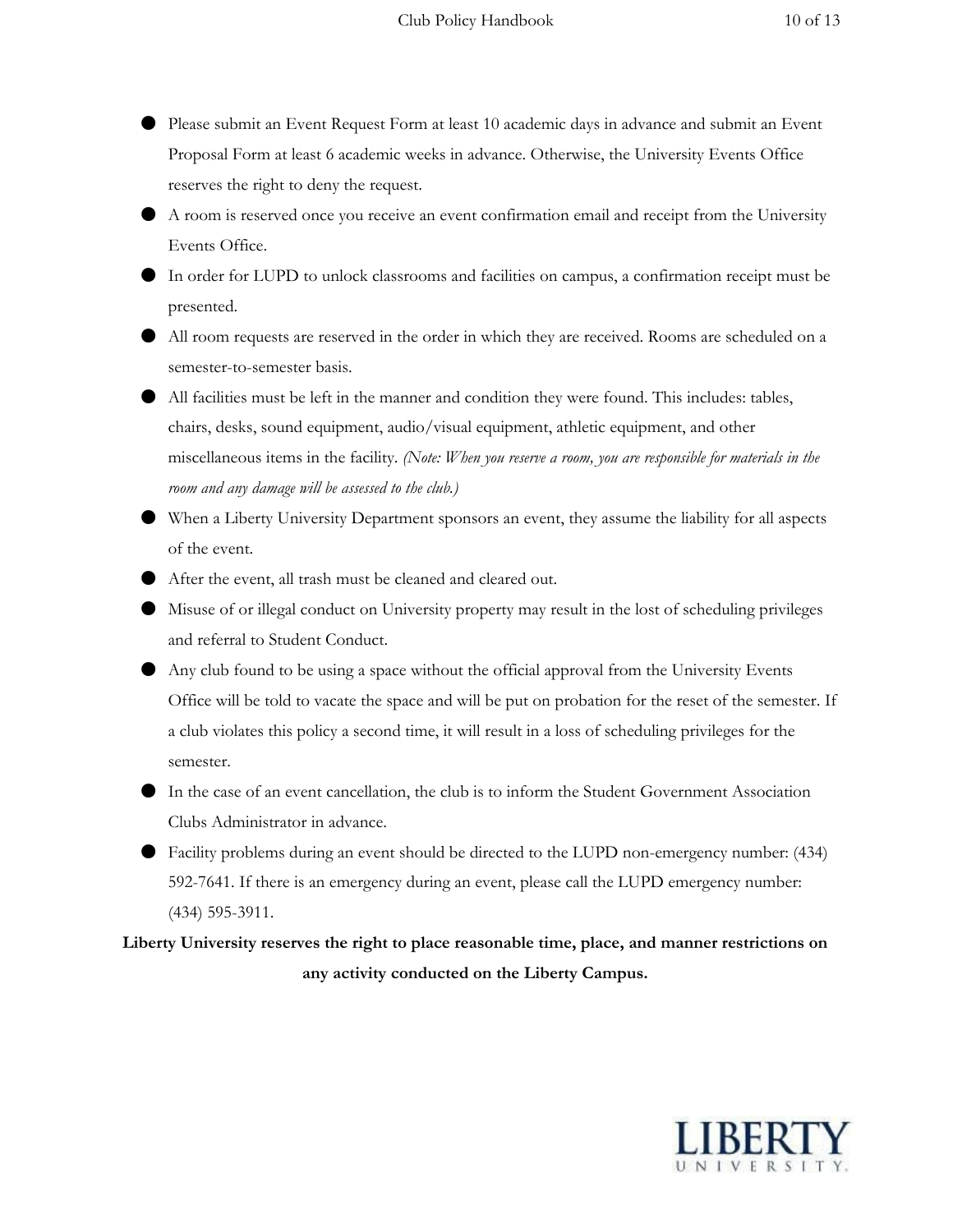## <span id="page-10-0"></span>**Advertising Policy**

In order to post bills or other print advertising on University property, the club must take all copies of advertising material to the Dean of Students office, where staff will review the bills to ensure compliance with University policy. If approval is granted, the bills will be marked, and the club will be instructed as to where they may post advertisements.

Please note: According to both the *On-Campus Guide to Living* and the *Of -Campus Guide to Living*, any bills posted without approval from the Dean of Students Office, or any bills posted in non-designated areas are considered vandalism of University property, and shall be prosecuted as such.

#### <span id="page-10-1"></span>**Guest Speakers**

Before a club extends an official invitation to a potential guest speaker, the club must contact the Student Government Association Spiritual Life Chair and ask that the speaker be approved. The Chair will vet the speaker and inform the club if the speaker is approved. Approval for an outside speaker must be sought four weeks in advance of the intended date.

#### <span id="page-10-2"></span>**Ticket Sales**

All university ticket sales are handled through Student Activities. If a club wishes to sell tickets for an event, they must coordinate the sale of tickets through Student Government Association and Student Activities.

## FINANCIAL INFORMATION

*THIS INFORMATION PERTAINS ONLY TO FUNDED CLUBS*

#### <span id="page-10-3"></span>**Nature of Funding Through Student Government Association**

Liberty uses Student Government Association as the channel through which clubs are managed and funded. The University budgets funds to Student Government Association which are then presented to Funded Clubs in the form of financial donations. As a non-profit, the University is legally required to carefully track and report how each of these donations is used, and ensure that the donations are taxed and

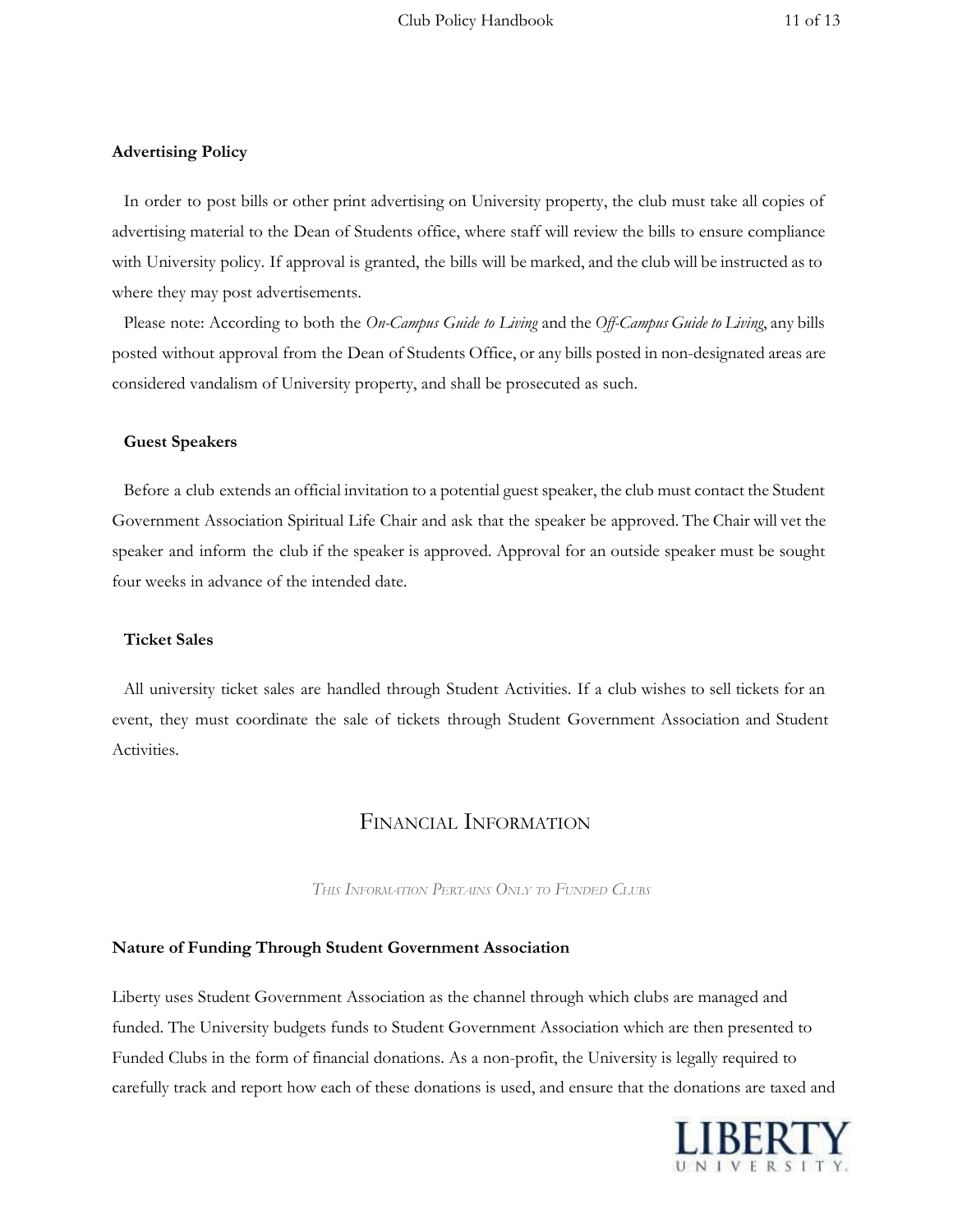monitored appropriately. Therefore, all clubs must be categorized by the University before any funding may be requested. All funding requests submitted prior to the University's categorization and notification of the club will be disregarded. An example of the Classification Inquiry Form is contained in Appendix C--Funding Forms.

## <span id="page-11-0"></span>**How To Request Funding**

Please contact our Treasurer by emailing [treasurer@liberty.edu](mailto:treasurer@liberty.edu) to be given access to our online Funding Request Form. Alternately, you may follow a link on our website to fill out the form.

## <span id="page-11-1"></span>**Funding FAQs**

## <span id="page-11-2"></span>*1. How far in advance do I need to make my funding request?*

Funding requests must be placed a minimum of **two academic weeks**prior to when the funds are needed. Requests must be completed in their entirety and will date-stamped upon reception. Any requests received after the deadline will be automatically declined.

## <span id="page-11-3"></span>2. I used my personal funds for the club. Can I be reimbursed for all or part of my expenses?

No. As a non-profit, Liberty is severely limited in the types of reimbursements it is allowed to provide, and reimbursing individuals within a club donation constitutes tax fraud. Absolutely no reimbursements will be allowed.

# <span id="page-11-4"></span>3. I have questions for the Treasurer. What is the best way and when is the best time to contact him or *her?*

The Student Government Association office is open from 8 AM to 5 PM every academic day. The Treasurer will have office hours in that time. If you are not available during those office hours, he or she will be happy to make an appointment with you. Call the office during those hours to make an appointment, or email the Treasury email address [\(treasurer@liberty.edu\)](mailto:treasurer@liberty.edu). No phone calls or emails will be answered outside of office hours.

# <span id="page-11-5"></span>4. I was categorized as a Category II club. What happens if I charge dues, fundraise for my club, or accept *donations from organizations other than Student Government Association?*

Category II clubs may not, under any circumstances, accept funds outside of Student Government Association, as this is an act of tax fraud on behalf of the University. If this rule is breached, the club will